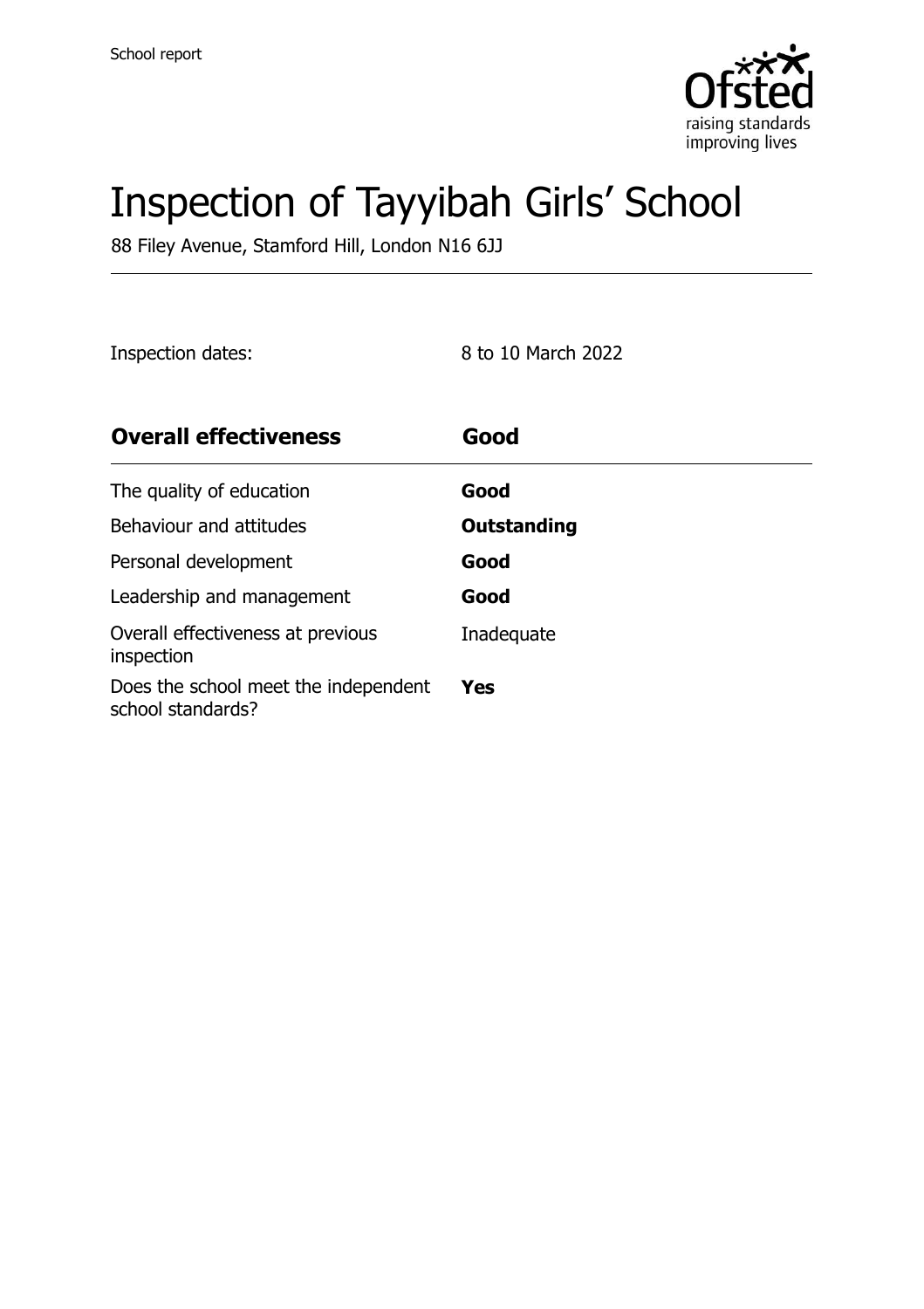

# **What is it like to attend this school?**

Pupils at Tayyibah are prepared well for their future. They are given the tools with which to make sense of the world and to learn. For example, pupils gain the literacy and numeracy knowledge they need to tackle increasingly difficult work. Pupils are encouraged to be active members of society and make a difference. This is because leaders, trustees and staff create a particularly positive culture where respect for others and strong professional relationships are valued.

The work pupils do in personal, social, citizenship and health education (PSCHE) lessons encourages them to be outward looking. It also supports their development as responsible, mature young people. The recent assembly linking International Women's Day to aid for women demonstrated this admirably. Opportunities for pupils to take responsibility, such as prefects and school counsellors, also contribute to leaders' work to build pupils' character.

Pupils' behaviour is top-notch. Their highly positive attitudes contribute strongly to their learning. Lessons are rarely, if ever, disrupted by poor behaviour. Pupils said that bullying is simply not tolerated and does not happen. Pupils trust their teachers to keep them safe and help them when they are worried about something. Staff deal well with any concerns that arise.

#### **What does the school do well and what does it need to do better?**

Leaders and trustees have improved the school since the last inspection. They have tackled the weaknesses and the curriculum has been upgraded to better meet pupils' needs. For example, in mathematics, leaders have identified where the curriculum has not been organised to maximise pupils' learning. This is helping staff to ensure that curriculum plans are more tightly structured. In English, in Years 7 to 11, the range of books that pupils study has been widened. Leaders have also thought about how best to help pupils remember what they have learned in this subject. For example, staff make a point of repeating previous work to help it stick in pupils' memory. This enables pupils to build their learning in a logical way.

Pupils in Years 1 and 2 learn how to read well. As they move up the school, pupils become increasingly accurate readers. They are able to use their phonics knowledge to read unfamiliar words. This is because staff use a structured approach to teaching phonics. Additional materials are used to support pupils whose reading is not yet fluent. Pupils are given books to read that match the sounds they are learning in their phonics work. As pupils move through Years 2, 3 and 4, their reading becomes progressively more fluent and accurate. They read books regularly and staff make sure that these books are suitable to pupils' age and stage of reading. As a result, pupils' reading improves noticeably as they get older and move into Year 6.

In Years 7 to 11, pupils experience a range of subjects that is generally broad and ambitious. Subjects are planned to enable pupils to build on previous learning and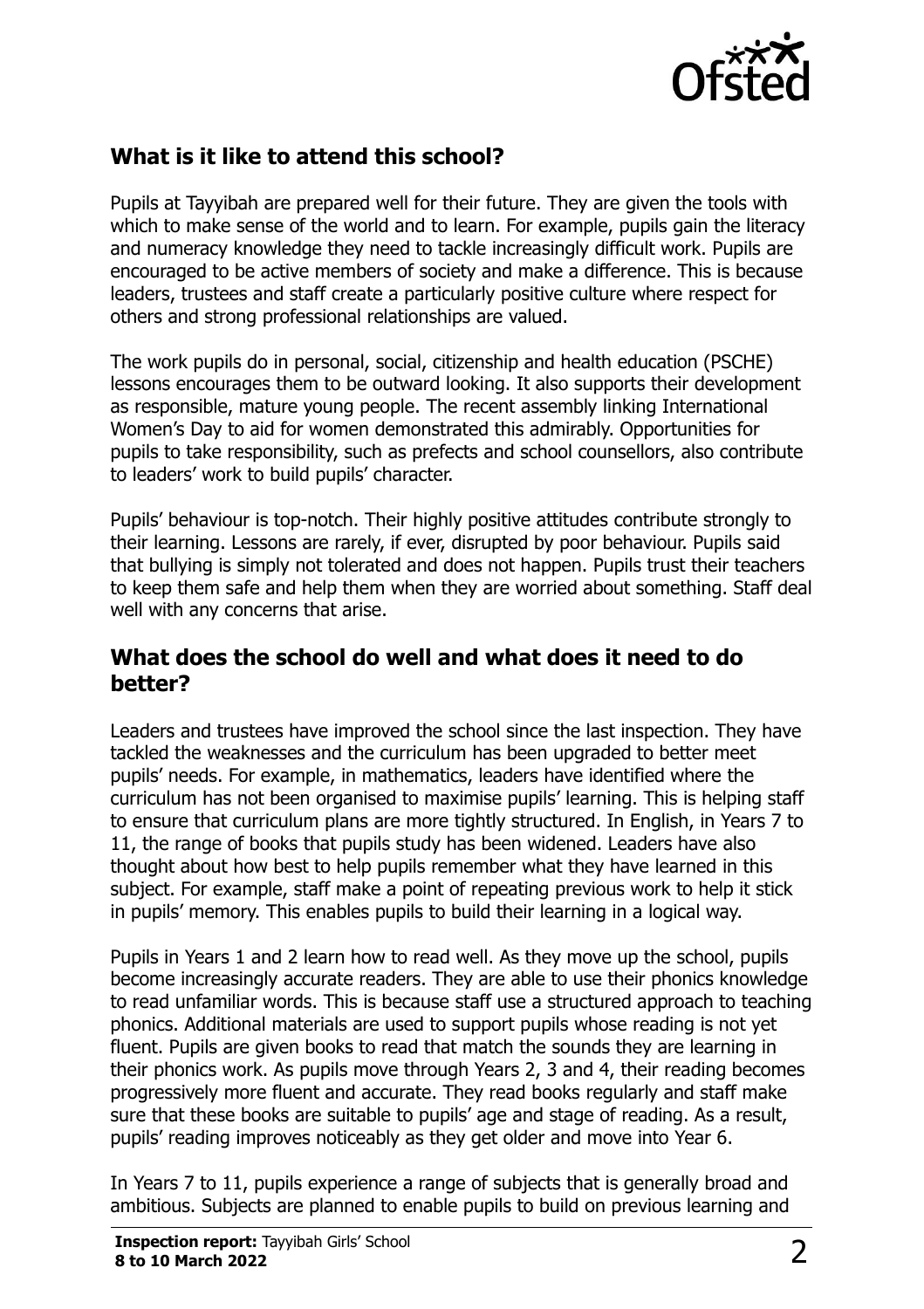

deepen their knowledge and skills. For example, the mathematics curriculum in Years 7 to 9 includes the essential knowledge pupils need for Years 10 and 11. Teachers use assessment well to check pupils' understanding. Where pupils have not grasped an idea securely, teachers revisit the topic to ensure that all understand the essential principles. As a result, pupils' learning in mathematics is strong.

Appropriate adaptations are made to ensure that pupils with special educational needs and/or disabilities are able to strive for the same high standards as their peers. These pupils' needs are identified accurately.

Other subjects are usually planned to ensure that pupils learn the essential knowledge they need for future learning. For example, in PSCHE, the work is sequenced so that pupils can make sense of historical events and how they connect. While teachers are often subject experts, in some cases, their knowledge of different approaches to learning is less strong, including, for example, how to embed learning in pupils' long-term memory. In some subjects, pupils' work is not structured as logically as it could be. Pupils increase their knowledge and skills over time. However, they could do even better with greater clarity about what pupils need to learn and by when. Leaders recognise that giving teachers the opportunity to develop their teaching skills is important. They have started to make links with other schools. Nevertheless, the school lacks a clear professional development plan that focuses sharply on learning.

Pupils' excellent behaviour and attitudes to school have a deep impact on their learning. They are fully focused in classrooms and highly motivated. Pupils listen attentively to their teachers and work hard. No time is wasted in lessons. Their behaviour out of lessons is just as strong. As a result, there is an overriding atmosphere of calm and purposeful endeavour.

Leaders provide pupils with a range of opportunities that broaden their experiences. For example, pupils in Year 11 act as prefects. As part of the Islam and citizenship curriculum, they raise money for a women's charity. Pupils vote for membership of the school council and there are events such as multi-cultural day and a physical education 30-day challenge. Leaders are sensibly considering additional activities, for example the Duke of Edinburgh's Award scheme, to wider pupils' experiences further. The curriculum for PSCHE incorporates the statutory requirements for relationships, sex and health education in full.

Starting in the primary phase, pupils receive appropriate information to support them to make choices about their future education, employment or training.

Effective oversight, challenge and support from the proprietor body have made sure that the school meets the requirements of the independent school standards. The school also complies with schedule 10 of the Equality Act 2010.

# **Safeguarding**

The arrangements for safeguarding are effective.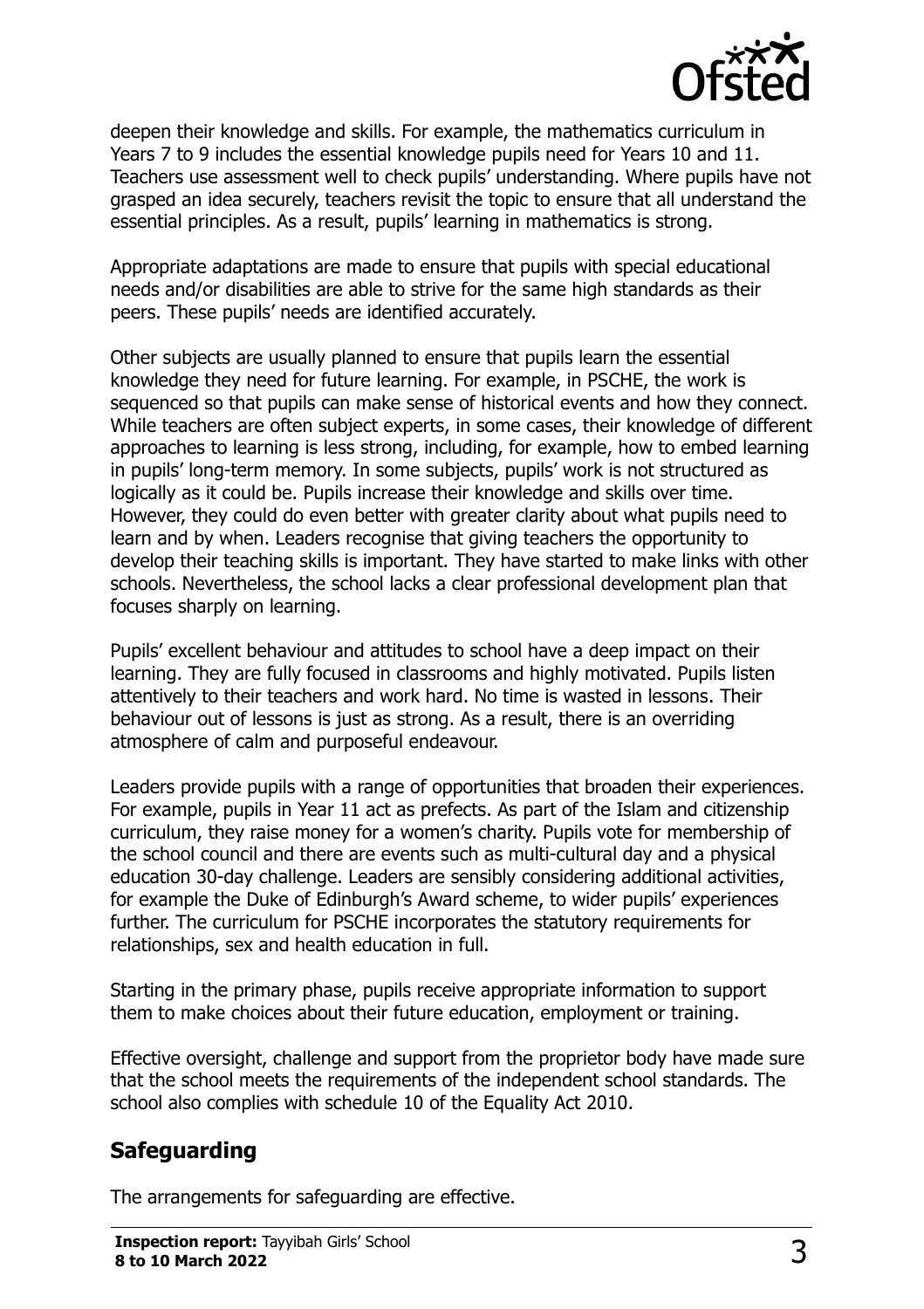

Leaders have clear procedures for making sure that pupils are cared for properly, and kept healthy and safe. All staff know the signs that a pupil may be experiencing anxiety and know what action to take if they are concerned. Any concerns are carefully recorded and followed up, often through the school's helpful links with local authorities. Timely referrals to social services or the local health care team help to ensure that pupils get appropriate help.

Staff receive regular training on safeguarding issues, including radicalisation and extremism, domestic violence, and female genital mutilation. This means that staff can be alert to signs that a pupil may be at risk.

The PSCHE programme encourages pupils to keep themselves safe. They know about online safety, mental health issues and how to keep physically fit. Pupils said that they feel safe at school.

The school's safeguarding policy is published on its website. It is updated regularly to take account of current government guidance.

# **What does the school need to do to improve**

# **(Information for the school and proprietor)**

- While teachers are often subject experts, their knowledge of different approaches to learning is not as strong. This results in a lack of clarity in some subjects about the intent of the curriculum, its content and end points. Leaders need to ensure that there is clarity about all of the essential content of the curriculum. They need to identify exactly what they expect pupils to have learned by certain points, for example by the end of Year 6 or Year 9.
- The school lacks a clear professional development plan that is focused on enabling teachers to develop their understanding of how pupils learn. This is especially so in working to embed learning in pupils' long-term memory in all subjects. Leaders recognise that giving teachers the opportunity to develop their teaching skills is important. They need to ensure that this vision is translated into action.

#### **How can I feed back my views?**

You can use [Ofsted Parent View](http://parentview.ofsted.gov.uk/) to give Ofsted your opinion on your child's school, or to find out what other parents and carers think. We use information from Ofsted Parent View when deciding which schools to inspect, when to inspect them and as part of their inspection.

The Department for Education has further quidance on how to complain about a school.

If you are the provider and you are not happy with the inspection or the report, you can [complain to Ofsted.](http://www.gov.uk/complain-ofsted-report)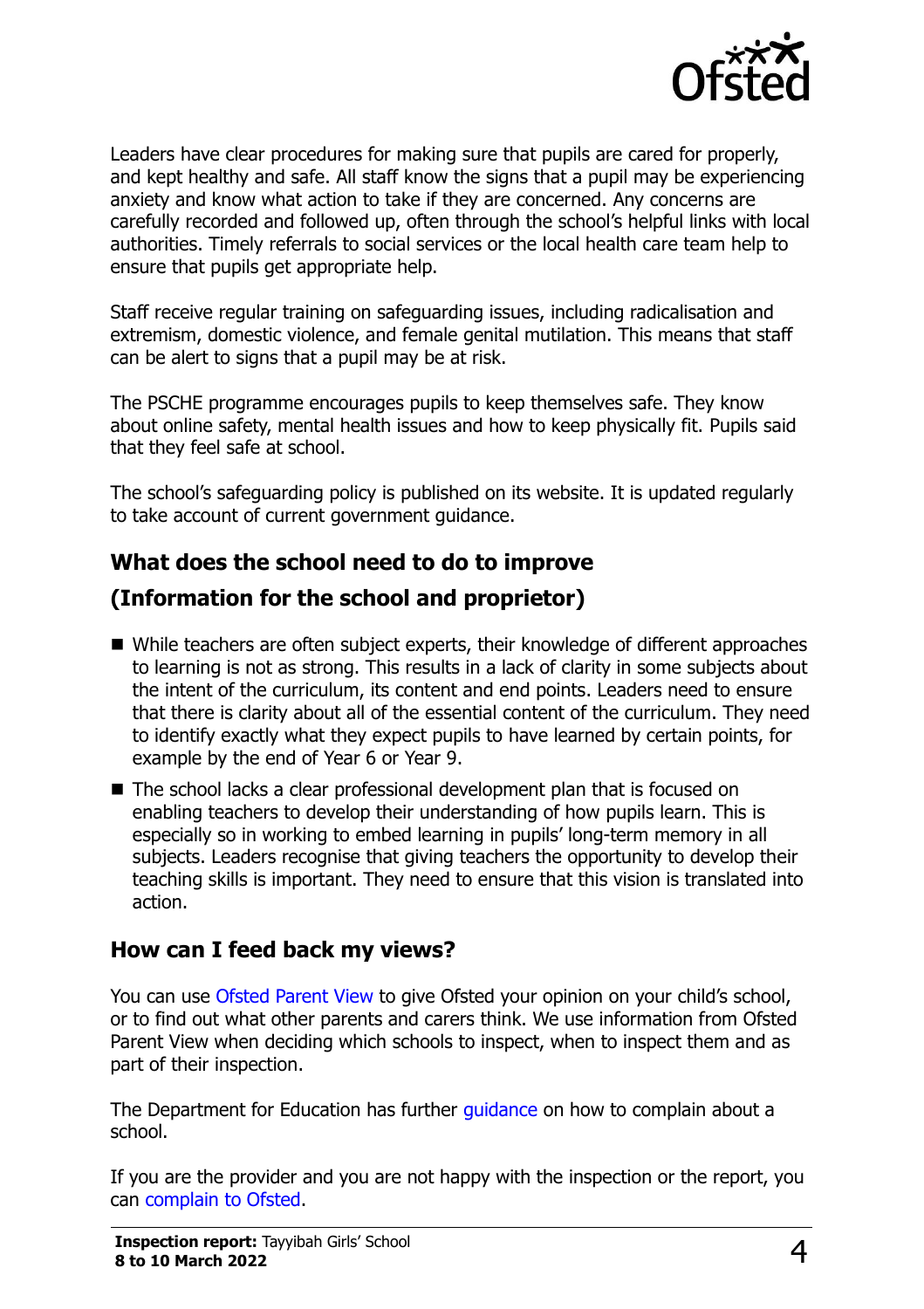

## **School details**

| Unique reference number             | 100300                     |
|-------------------------------------|----------------------------|
| <b>DfE registration number</b>      | 204/6388                   |
| <b>Local authority</b>              | Hackney                    |
| <b>Inspection number</b>            | 10210749                   |
| <b>Type of school</b>               | Other independent school   |
| <b>School category</b>              | Independent school         |
| <b>Age range of pupils</b>          | 4 to 18                    |
| <b>Gender of pupils</b>             | Girls                      |
| Number of pupils on the school roll | 176                        |
|                                     |                            |
| <b>Number of part-time pupils</b>   | $\mathbf{0}$               |
| <b>Proprietor</b>                   | Tayyibah Educational Trust |
| <b>Chair</b>                        | <b>Abdul Satar Said</b>    |
| <b>Headteacher</b>                  | Nahida Qureshi             |
| <b>Annual fees (day pupils)</b>     | £3240                      |
| <b>Telephone number</b>             | 020 8880 0085              |
| Website                             | http://tayyibah.org.uk/    |
| <b>Email address</b>                | admin@tayyibah.org.uk      |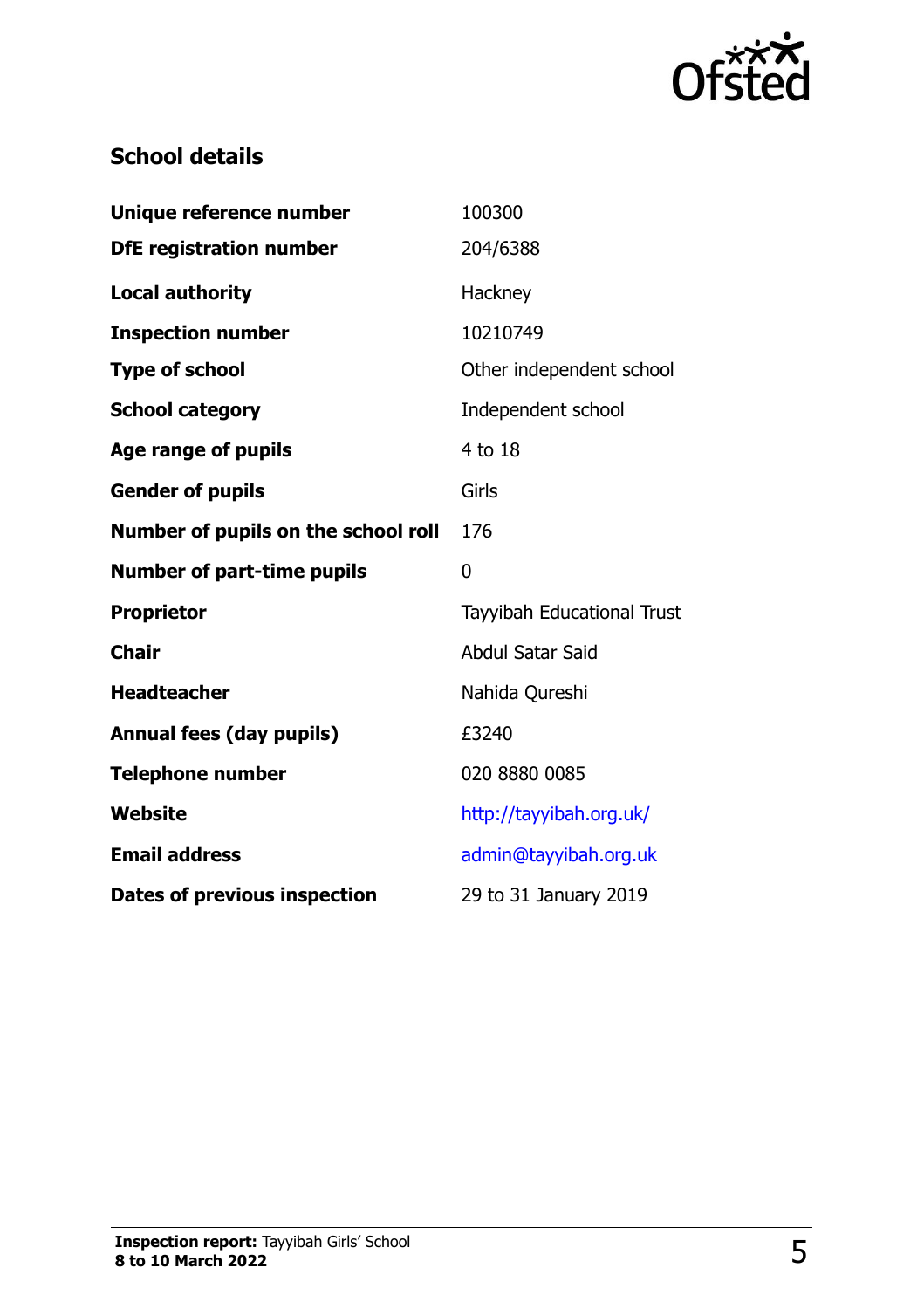

## **Information about this school**

- Tayyibah Girls' School is an independent Muslim school for girls aged between four and 18. It is situated in Stamford Hill, in the London Borough of Hackney.
- The school is registered to admit up to 259 pupils and currently has 177 pupils on its roll. No pupils over the age of 16 are currently on roll.
- The previous standard inspection took place in September 2016, when the school was judged to be inadequate. Progress monitoring inspections took place in June 2017, March 2018 and July 2018.
- A small number of pupils have an education, health and care plan.
- No pupils attend off-site provision.

#### **Information about this inspection**

- Inspectors carried out this inspection under section  $109(1)$  and (2) of the Education and Skills Act 2008. The purpose of the inspection is to advise the Secretary of State for Education about the school's suitability for continued registration as an independent school.
- This was the first routine inspection the school received since the COVID-19 pandemic began. Inspectors discussed the impact of the pandemic with the school leaders and have taken that into account in their evaluation.
- During the inspection, inspectors spoke with pupils about school life. They also spoke with the proprietor, staff and parents.
- There were 11 responses to Parent View, Ofsted's online questionnaire, and seven written comments from parents. There were seven responses to the online survey for staff and 30 to the pupils' survey.
- Inspectors carried out deep dives in these subjects: early reading, mathematics, English in Years 7 to 11, and PSCHE. Other subjects were also considered, including history and science. Inspectors met with subject leaders, visited lessons, and spoke to teachers, and to pupils about their learning.
- During the inspection, inspectors reviewed a range of documentation, including curriculum plans. They also looked at the safeguarding and child protection policy and procedures, records of behaviour and attendance, and other information provided by school leaders.

#### **Inspection team**

Brian Oppenheim, lead inspector **Her Majesty's Inspector** 

Alison Moore **Contract Contract Contract Contract Contract Contract Contract Contract Contract Contract Contract Contract Contract Contract Contract Contract Contract Contract Contract Contract Contract Contract Contract C**